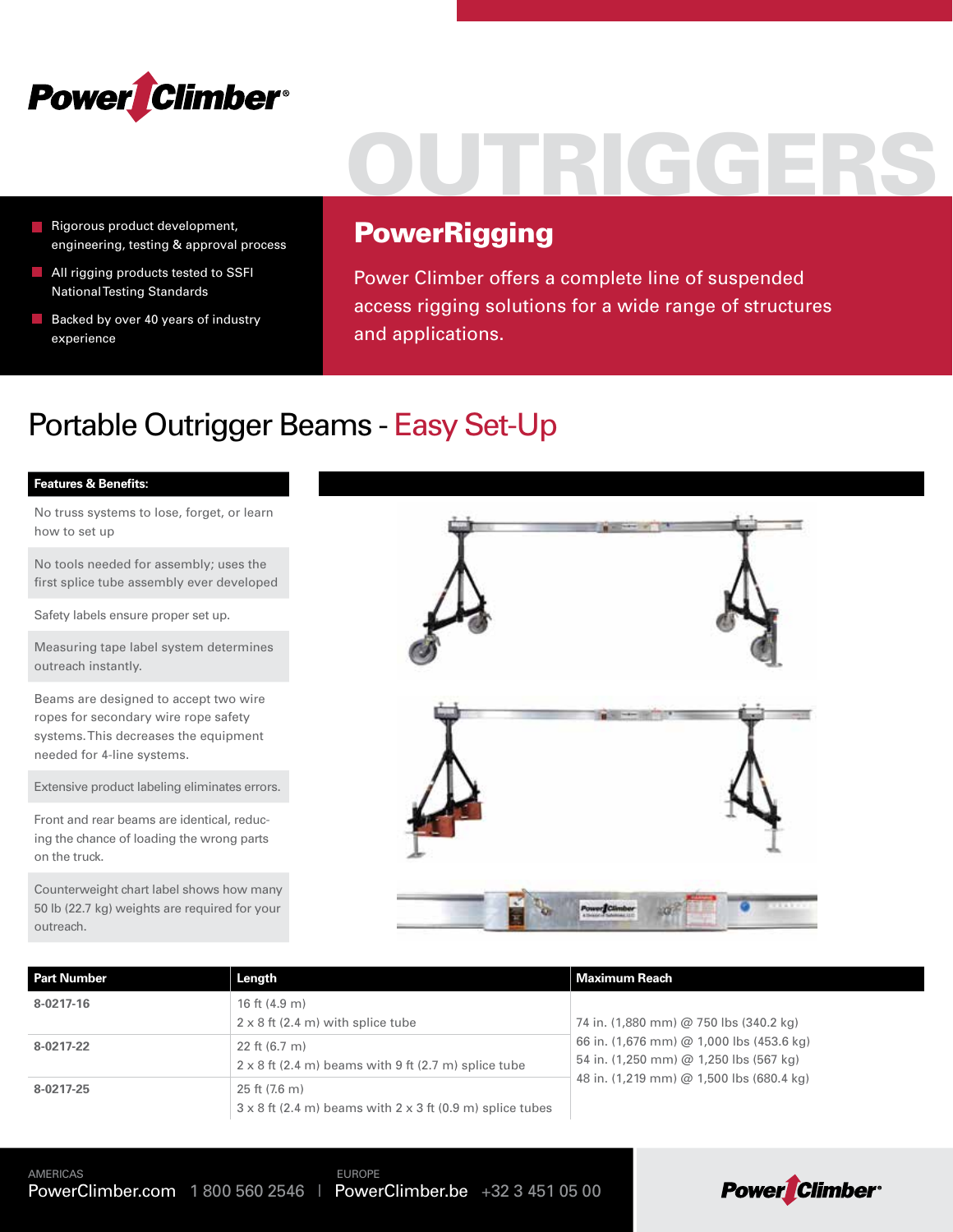## Rolling and Fixed Outrigger Gantry Stands

### **Features & Benefits:**

Clears 6 ft (1.8 m) walls

Accepts 8 in. (203 mm) 750 lb (340.2 kg) capacity (A-11394) or 12 in. (305 mm) 1,200 lb (544.3 kg) casters (A-11835)

Compatible with all 5 x 5 beam assemblies (8-0217-XX)

Uses counterweight quantities as listed on beam label - no counterweight formula required

Support head telescopes vertically in 12 in. (305 mm) increments to clear varying parapet heights and allow multiple rigs to be stacked into corners.

Head angle adjustable in 15° increments from 0° to 45° to reduce beam reach in corners

Combination of clearance and rotating heads permits travel around most roof mounted building components (HVAC units, antennas, transmitters, etc.)

Increased beam height using Outrigger Beam Support Frames (A-11393) or scaffold frames and cross brace

Shackle anchorage point for tieback cables, connection to roof top structural members or counterweights placed on the roof surface

Space for up to 3,200 lbs (1,451.5 kg) of counterweights on frame

Maximum of 1,000 lbs (453.6 kg) of counterweight permitted when rolling to next drop









| <b>Part Number</b> | <b>Dimensions</b>           | Weight                    | Maximum Reach                            | <b>Load Capacity</b> |
|--------------------|-----------------------------|---------------------------|------------------------------------------|----------------------|
| 701960-1           | 6 ft (1.8 m) wide           | 65 lbs (29.5 kg) heaviest | 74 in. (1,880 mm) @ 750 lbs (340.2 kg)   | 8,400 lbs (3,810 kg) |
|                    | 4 ft (1.2 m) maximum height | single piece              | 66 in. (1,676 mm) @ 1,000 lbs (453.6 kg) | fulcrum load         |
|                    | 6 ft (1.8 m) maximum height |                           | 54 in. (1,250 mm) @ 1,250 lbs (567 kg)   |                      |
|                    | under the beam              |                           | 48 in. (1,219 mm) @ 1,500 lbs (680.4 kg) |                      |
|                    |                             |                           |                                          |                      |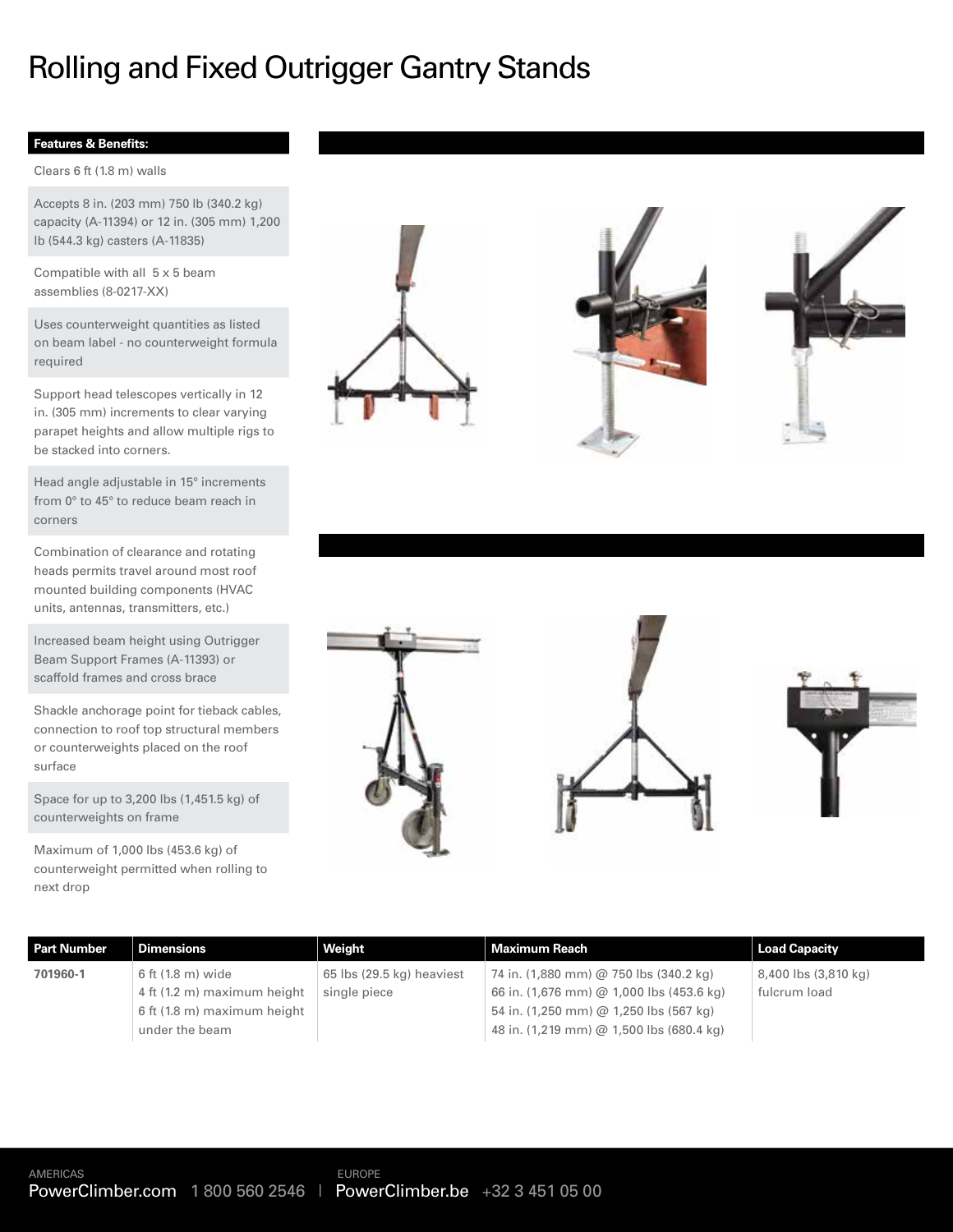### Max Reach Assembly

### **Features & Benefits:**

Get more reach and eliminate the hassle of cable-tensioned devices and risk of their improper set-up.

Simpler installation - set channels in beam web, pin using splice tube pins, slide collars over the ends of the channels and tighten - no drilling!

Easily retrofits to standard 5 x 5 outriggers

No need to buy and stock a specialized beam when more reach is needed

Complete step-by-step set-up labels eliminate guesswork.

Engineered and fully tested to meet ANSI SPS 1.1

Front and rear beams are identical, reducing the chance of loading the wrong parts on the truck.

Counterweight chart label shows how many 50 lb (22.7 kg) weights are required for your outreach.





No cable truss strong back system required to get to 8 ft maximum outreach

| <b>Part Number</b> | Weight                                  | Maximum Reach                                                 | <b>Construction</b> |
|--------------------|-----------------------------------------|---------------------------------------------------------------|---------------------|
| 704241-3 and       | 54.8 lbs (24.9 kg) total                | 8 ft (2.4 m) @ 1,000 lbs (453.6 kg)                           | Aluminum and steel  |
| 704241-4           | 19.4 lbs (8.8 kg) heaviest single piece | 6 ft 4 in. (1.9 m) @ 1,250 lbs (567 kg)                       |                     |
|                    |                                         | 5 ft 4 in. $(1.6 \text{ m})$ @ 1,500 lbs $(680.4 \text{ kg})$ |                     |